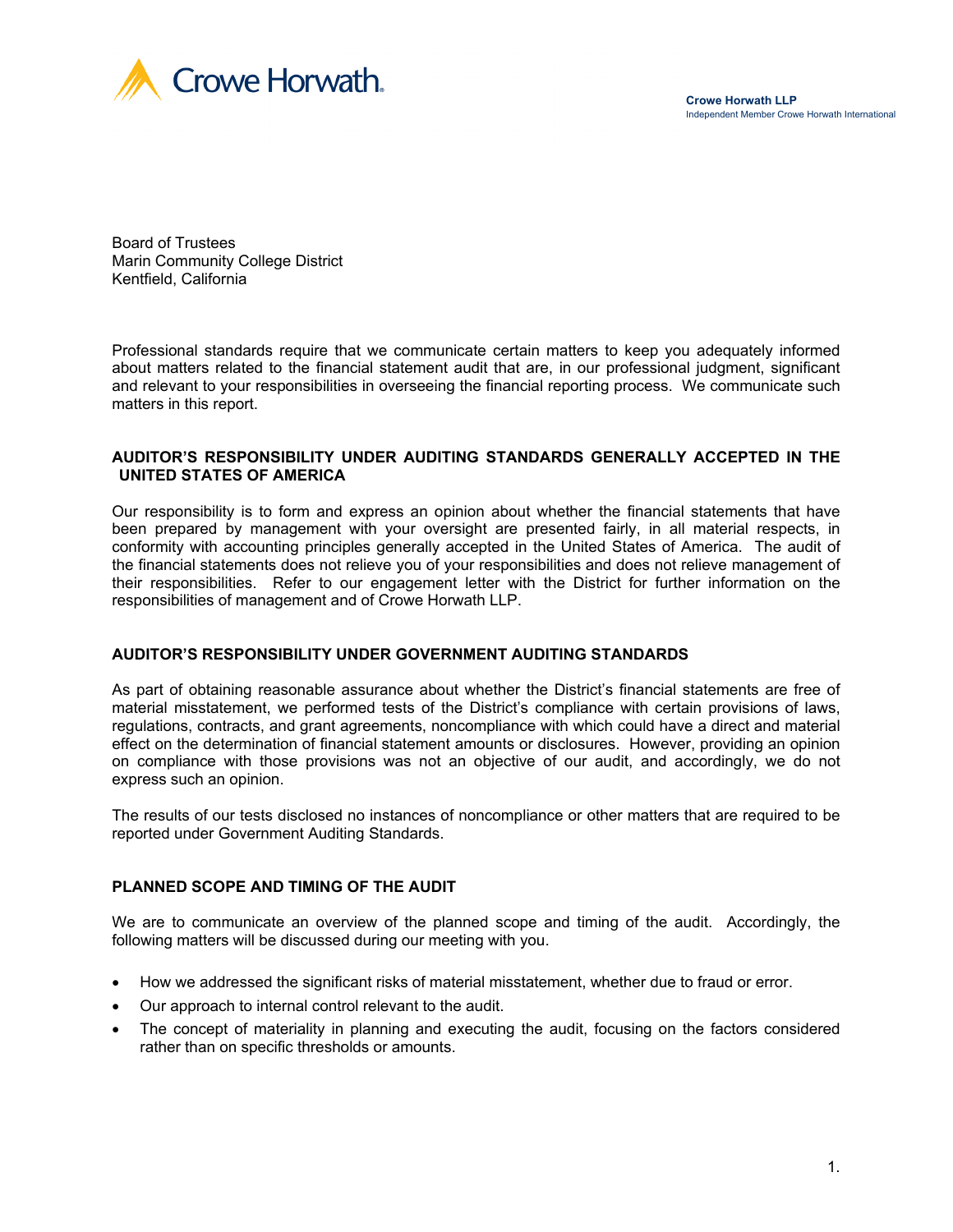- Your views and knowledge about matters you consider warrant our attention during the audit, as well as your views on:
	- o The allocation of responsibilities between you and management.
	- $\circ$  The entity's objectives and strategies, and the related business risks that may result in material misstatements.
	- o Significant communications with regulators.
	- o Other matters you believe are relevant to the audit of the financial statements.

## **SIGNIFICANT ACCOUNTING POLICIES AND MANAGEMENT JUDGMENTS AND ACCOUNTING ESTIMATES**

Significant Accounting Policies: The Board of Trustees should be informed of the initial selection of and changes in significant accounting policies or their application. Also, the Board of Trustees should be aware of methods used to account for significant unusual transactions and the effect of significant accounting policies in controversial or emerging areas where there is a lack of authoritative consensus. We believe management has the primary responsibility to inform the Board of Trustees about such matters. To assist the Board of Trustees in its oversight role, we also provide the following.

| <b>Accounting Standard</b>                                                                                                                                                                                                                                                                                                                                                                                                                                                                                                                                                                                                                                                                                                                                                    | <b>Impact of Adoption</b>                                                                                                                                                                                                                                                                                                                                                                                                                                                              |  |  |
|-------------------------------------------------------------------------------------------------------------------------------------------------------------------------------------------------------------------------------------------------------------------------------------------------------------------------------------------------------------------------------------------------------------------------------------------------------------------------------------------------------------------------------------------------------------------------------------------------------------------------------------------------------------------------------------------------------------------------------------------------------------------------------|----------------------------------------------------------------------------------------------------------------------------------------------------------------------------------------------------------------------------------------------------------------------------------------------------------------------------------------------------------------------------------------------------------------------------------------------------------------------------------------|--|--|
| <b>GASB Statement No. 68, Accounting and</b><br><b>Financial Reporting for Pensions - An</b><br>Amendment of GASB Statement No. 27. The<br>primary objective of this Statement is to improve<br>accounting and financial reporting by state and<br>local governments for pensions. It also improves<br>information provided by state and local<br>governmental employers about financial support<br>for pensions that is provided by other entities.                                                                                                                                                                                                                                                                                                                          | The District has retroactively implemented this<br>Statement for the year ended June 30, 2015<br>resulting in restated net position at July 1, 2014,<br>as described in Note 1 to the Financial<br>Statements. The District modified its presentation<br>of pension liabilities in the footnotes to meet the<br>new GASB requirements. In addition, required<br>supplementary information was included in the<br>financial statements in accordance with the new<br>GASB requirements. |  |  |
| <b>GASB Statement No. 71, Pension Transition</b><br>for Contributions Made Subsequent to the<br>Measurement Date - an Amendment of GASB<br>Statement No. 68. This standard requires a<br>government to recognize a beginning deferred<br>outflow of resources for its pension contributions<br>made during the time between the measurement<br>date of the beginning net pension liability and the<br>beginning of the initial fiscal year of<br>implementation of the new pension standards.<br>Recognition of this amount will eliminate a<br>potential source of understatement of restated<br>beginning net position and expense in the first<br>year of a government's implementation of GASB<br>Statement No. 68, "Accounting and Financial<br>Reporting for Pensions." | The District has recorded deferred outflow of<br>resources of \$4,897,070 for its pension<br>contributions made during the time between the<br>measurement date of the beginning net position<br>liability and the beginning of the initial fiscal year<br>of implementation of the new pension standards.                                                                                                                                                                             |  |  |
| <b>GASB Statement No. 70, Accounting and</b><br><b>Financial Reporting for Nonexchange</b><br>Financial Guarantees. The objective of this<br>Statement is to improve accounting and financial<br>reporting by state and local governments that<br>extend and receive nonexchange financial<br>guarantees.                                                                                                                                                                                                                                                                                                                                                                                                                                                                     | Adoption of this Statement did not have a material<br>impact on the District's financial position or results<br>of operations.                                                                                                                                                                                                                                                                                                                                                         |  |  |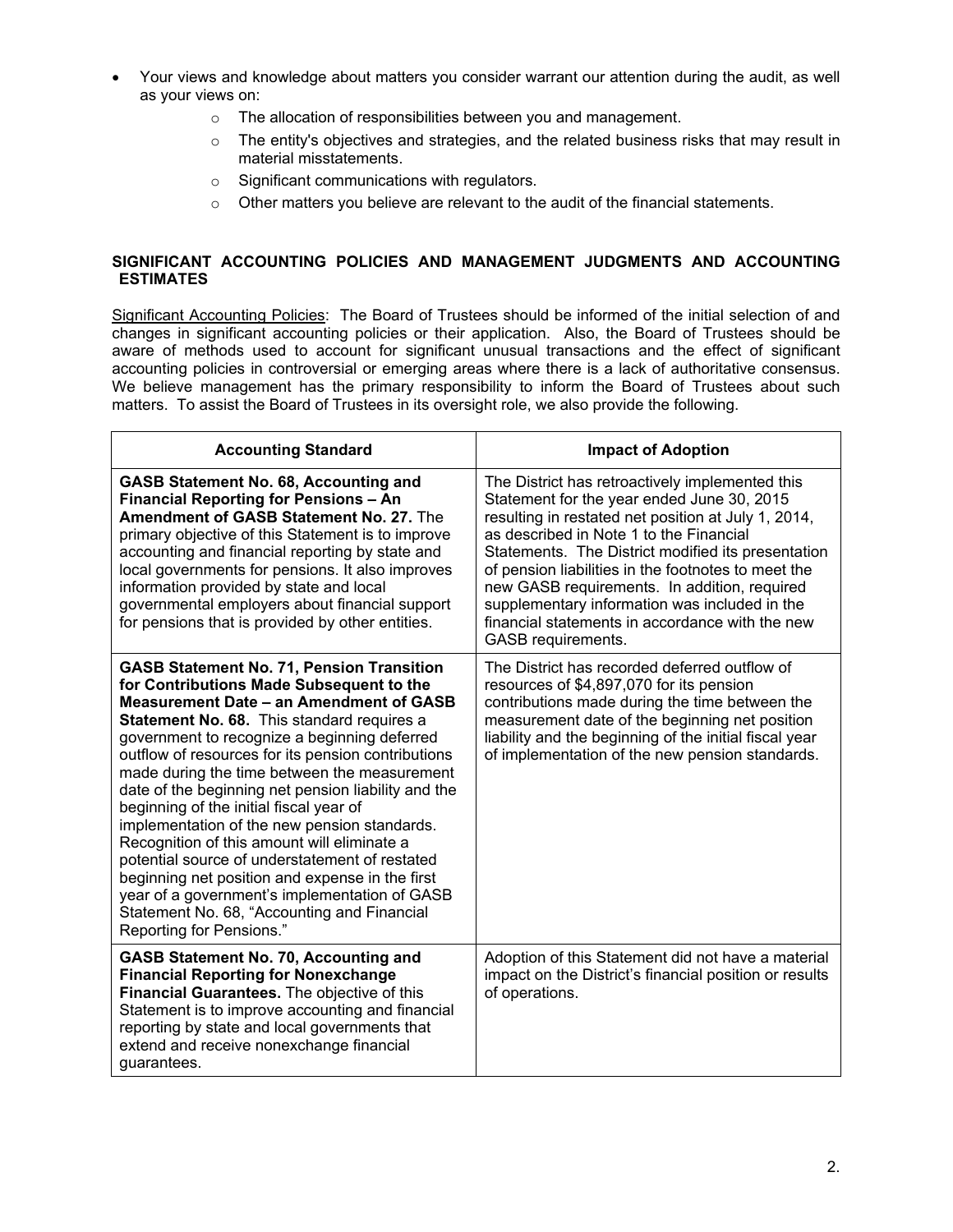| <b>Accounting Standard</b>                                                           | <b>Impact of Adoption</b> |  |  |
|--------------------------------------------------------------------------------------|---------------------------|--|--|
| <b>Significant Unusual Transactions.</b>                                             | No such matters noted.    |  |  |
| <b>Significant Accounting Policies in</b><br><b>Controversial or Emerging Areas.</b> | No such matters noted.    |  |  |

Management Judgments and Accounting Estimates: Further, accounting estimates are an integral part of the financial statements prepared by management and are based upon management's current judgments. These judgments are based upon knowledge and experience about past and current events and assumptions about future events. Certain estimates are particularly sensitive because of their significance and because of the possibility that future events affecting them may differ markedly from management's current judgments and may be subject to significant change in the near term.

The following describes the significant accounting estimates reflected in the District's year end financial statements, the process used by management in formulating these particularly sensitive accounting estimates and the primary basis for our conclusions regarding the reasonableness of those estimates.

| <b>Significant Accounting</b><br><b>Estimate</b> | <b>Process Used by Management</b>                                                                                                                                                                                                                                                                                                                                                                  | <b>Basis for Our Conclusions</b>                                                                                                                                                                                                                                                                                                                                                                                                                                                     |  |  |
|--------------------------------------------------|----------------------------------------------------------------------------------------------------------------------------------------------------------------------------------------------------------------------------------------------------------------------------------------------------------------------------------------------------------------------------------------------------|--------------------------------------------------------------------------------------------------------------------------------------------------------------------------------------------------------------------------------------------------------------------------------------------------------------------------------------------------------------------------------------------------------------------------------------------------------------------------------------|--|--|
| Useful Lives of Fixed<br>Assets                  | Management has determined the<br>economic useful lives of fixed assets<br>based on past history of similar<br>types of assets, future plans as to<br>their use, and other factors that<br>impact their economic value to the<br>District.                                                                                                                                                          | We tested the propriety of<br>information underlying<br>management's estimates.                                                                                                                                                                                                                                                                                                                                                                                                      |  |  |
| <b>Loss Contingencies</b>                        | The District consults with legal<br>counsel to evaluate outstanding<br>litigation, claims and assessments.<br>Factors that affect management's<br>evaluation of litigation contingencies<br>requiring disclosure include the<br>nature of the contingencies and<br>whether the outcome could have an<br>effect on the financial statements.                                                        | Based on information obtained<br>from the District's management,<br>there is a loss contingency in the<br>amount of approximately<br>\$1,575,000 resulting from<br>exposure identified during a<br>Department of Education Student<br>Financial Aid exam. We noted<br>that only a portion of this<br>contingency was recorded,<br>therefore, we included a waived<br>adjustment for the remaining<br>unrecorded accrual. See the<br>schedule for uncorrected<br>misstatements below. |  |  |
| Pension and<br><b>Postretirement Obligations</b> | Amounts reported for pension and<br>postretirement obligations require<br>management to use estimates that<br>may be subject to significant change<br>in the near term. These estimates<br>are based on projection of the<br>weighted average discount rate, rate<br>of increase in future compensation<br>levels, and weighted average<br>expected long-term rate of return on<br>pension assets. | We evaluated the<br>reasonableness of these<br>estimates and assumptions.                                                                                                                                                                                                                                                                                                                                                                                                            |  |  |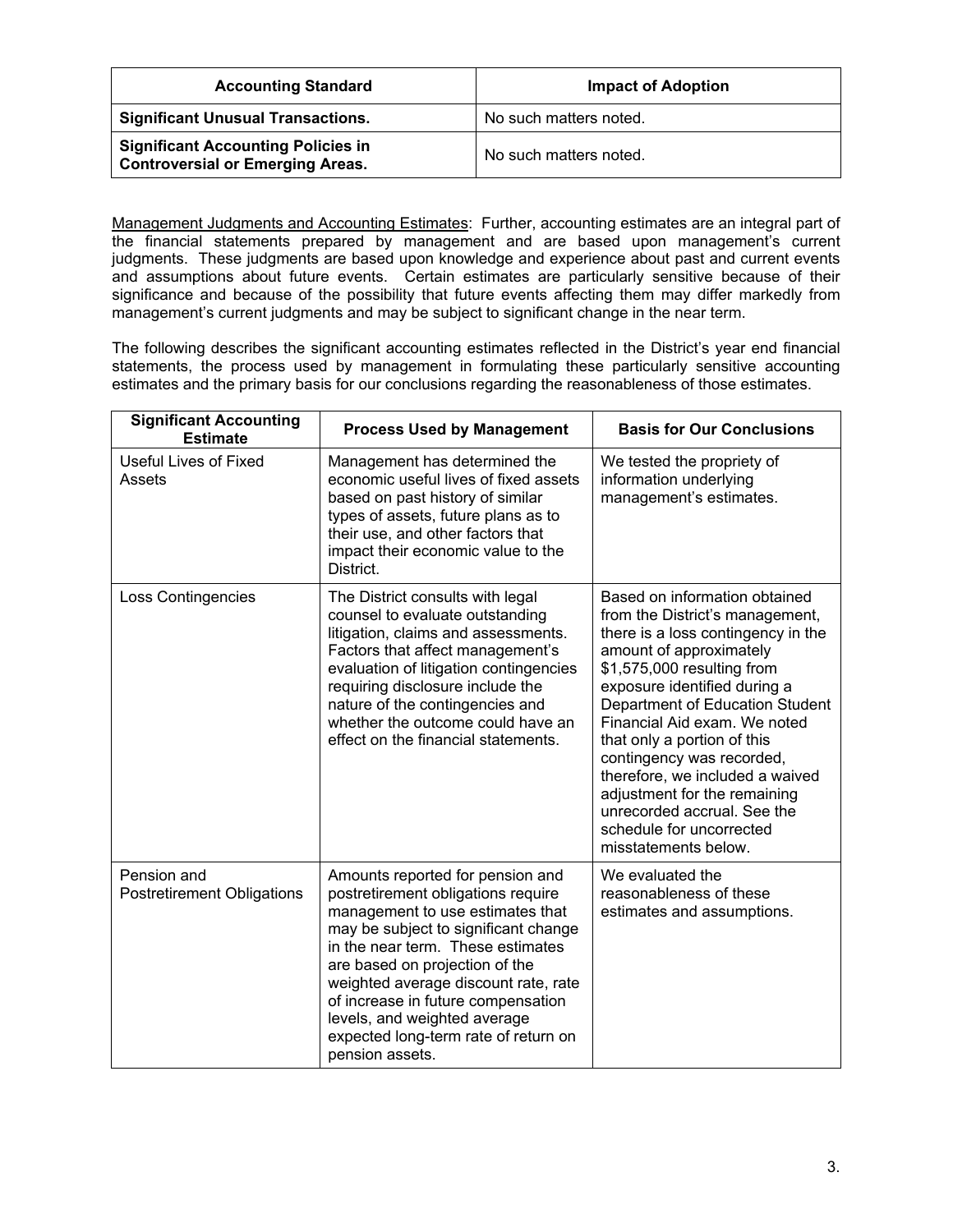| <b>Significant Accounting</b><br><b>Estimate</b>           | <b>Process Used by Management</b>                                                                                                                                                                                                                                                                   | <b>Basis for Our Conclusions</b>                                                                                                     |
|------------------------------------------------------------|-----------------------------------------------------------------------------------------------------------------------------------------------------------------------------------------------------------------------------------------------------------------------------------------------------|--------------------------------------------------------------------------------------------------------------------------------------|
| Allowance for Doubtful<br>Accounts and Bad Debt<br>Expense | The allowance for doubtful accounts<br>was determined by management by<br>a process involving consideration of<br>past experiences, current aging<br>information, and other available data<br>including environmental factors such<br>as industry, geographical, economic<br>and political factors. | We tested this accounting<br>estimate by reviewing<br>management's assumptions<br>used in developing their<br>allowance calculation. |

## **AUDITOR'S JUDGMENTS ABOUT QUALITATIVE ASPECTS OF SIGNIFICANT ACCOUNTING PRACTICES**

We are to discuss with you our comments about the following matters related to the District's accounting policies and financial statement disclosures. Accordingly, these matters will be discussed during our meeting with you.

- The appropriateness of the accounting policies to the particular circumstances of the entity, considering the need to balance the cost of providing information with the likely benefit to users of the entity's financial statements.
- The overall neutrality, consistency, and clarity of the disclosures in the financial statements.
- The effect of the timing of transactions in relation to the period in which they are recorded.
- The potential effect on the financial statements of significant risks and exposures, and uncertainties that are disclosed in the financial statements.
- The extent to which the financial statements are affected by unusual transactions including nonrecurring amounts recognized during the period, and the extent to which such transactions are separately disclosed in the financial statements.
- The issues involved, and related judgments made, in formulating particularly sensitive financial statement disclosures.
- The factors affecting asset and liability carrying values, including the entity's basis for determining useful lives assigned to tangible and intangible assets.
- The selective correction of misstatements, for example, correcting misstatements with the effect of increasing reported earnings, but not those that have the effect of decreasing reported earnings.

## **CORRECTED AND UNCORRECTED MISSTATEMENTS**

Corrected Misstatements: We are to inform you of material corrected misstatements that were brought to the attention of management as a result of our audit procedures.

There were no such misstatements.

Uncorrected Misstatements: We are to inform you of uncorrected misstatements that were aggregated by us during the current engagement and pertaining to the latest and prior period(s) presented that were determined by management to be immaterial, both individually and in the aggregate, to the financial statements taken as a whole. For your consideration, we have distinguished misstatements between known misstatements and likely misstatements.

There were two uncorrected misstatements. The first uncorrected misstatement was to reduce the District's estimated net pension liability by \$1,298,000 due to the CalPERS actuary using the incorrect discount percentage in their calculation. The second uncorrected misstatement was to accrue for exposure for student financial aid questioned costs by \$1,000,000 as a result of a Department of Education exam.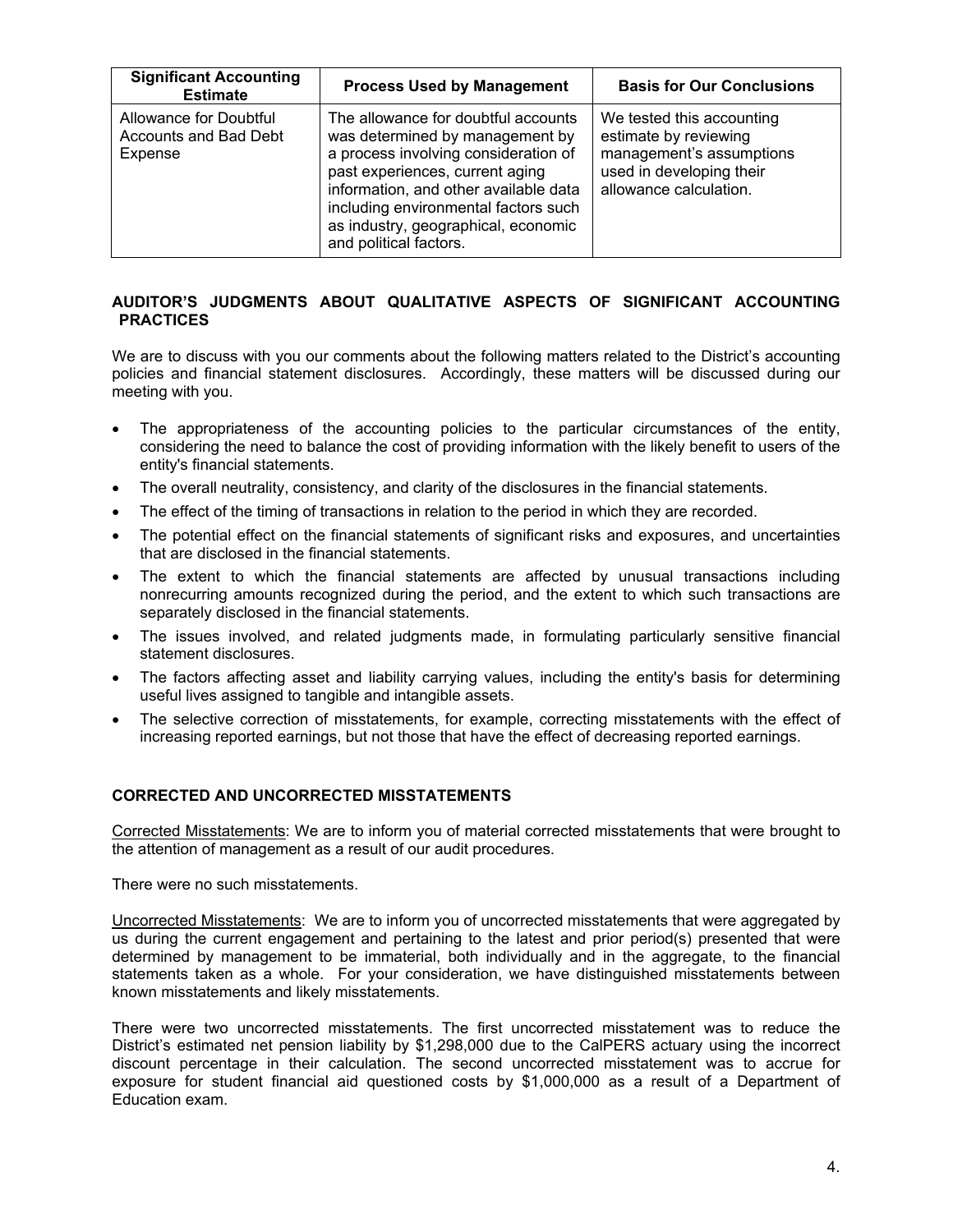| <b>Communication Item</b>                                                                                                                                                                                                                                                                                                                                                                                                                                                                                                                                                                                                 | <b>Results</b>                                                                                                                                                                                                                                                                                           |  |  |
|---------------------------------------------------------------------------------------------------------------------------------------------------------------------------------------------------------------------------------------------------------------------------------------------------------------------------------------------------------------------------------------------------------------------------------------------------------------------------------------------------------------------------------------------------------------------------------------------------------------------------|----------------------------------------------------------------------------------------------------------------------------------------------------------------------------------------------------------------------------------------------------------------------------------------------------------|--|--|
| <b>Other Information In Documents Containing</b><br><b>Audited Financial Statements</b><br>Information may be prepared by management that<br>accompanies the financial statements. To assist<br>your consideration of this information, you should<br>know that we are required by audit standards to<br>read such information and consider whether such<br>information, or the manner of its presentation, is<br>materially inconsistent with information in the<br>financial statements. If we consider the<br>information materially inconsistent based on this<br>reading, we are to seek a resolution of the matter. | We read the following items and noted no material<br>inconsistencies or misstatement of facts in such<br>information based on our reading thereof.<br>Management's Discussion and Analysis<br>$\bullet$                                                                                                  |  |  |
| <b>Significant Difficulties Encountered During the</b><br><b>Audit</b><br>We are to inform you of any significant difficulties<br>encountered in dealing with management related<br>to the performance of the audit.                                                                                                                                                                                                                                                                                                                                                                                                      | There were no significant difficulties encountered<br>in dealing with management related to the<br>performance of the audit.                                                                                                                                                                             |  |  |
| <b>Disagreements With Management</b><br>We are to discuss with you any disagreements<br>with management, whether or not satisfactorily<br>resolved, about matters that individually or in the<br>aggregate could be significant to the District's<br>financial statements or the auditor's report.                                                                                                                                                                                                                                                                                                                        | During our audit, there were no such<br>disagreements with management.                                                                                                                                                                                                                                   |  |  |
| <b>Consultations With Other Accountants</b><br>If management consulted with other accountants<br>about auditing and accounting matters, we are to<br>inform you of such consultation, if we are aware of<br>it, and provide our views on the significant matters<br>that were the subject of such consultation.                                                                                                                                                                                                                                                                                                           | We are not aware of any instances where<br>management consulted with other accountants<br>about auditing or accounting matters since no<br>other accountants contacted us, which they are<br>required to do by Statement on Auditing<br>Standards No. 50, before they provide written or<br>oral advice. |  |  |
| <b>Representations The Auditor Is Requesting</b><br><b>From Management</b><br>We are to provide you with a copy of<br>management's requested written representations<br>to us.                                                                                                                                                                                                                                                                                                                                                                                                                                            | We direct your attention to a copy of the letter of<br>management's representation to us provided<br>separately.                                                                                                                                                                                         |  |  |
| Significant Issues Discussed, or Subject to<br><b>Correspondence, With Management</b><br>We are to communicate to you any significant<br>issues that were discussed or were the subject of<br>correspondence with management.                                                                                                                                                                                                                                                                                                                                                                                             | There were no such significant issues discussed,<br>or subject to correspondence, with management.                                                                                                                                                                                                       |  |  |
| <b>Significant Related Party Findings and Issues</b><br>We are to communicate to you significant findings<br>and issues arising during the audit in connection<br>with the District's related parties.                                                                                                                                                                                                                                                                                                                                                                                                                    | There were no such findings or issues that are, in<br>our judgment, significant and relevant to you<br>regarding your oversight of the financial reporting<br>process.                                                                                                                                   |  |  |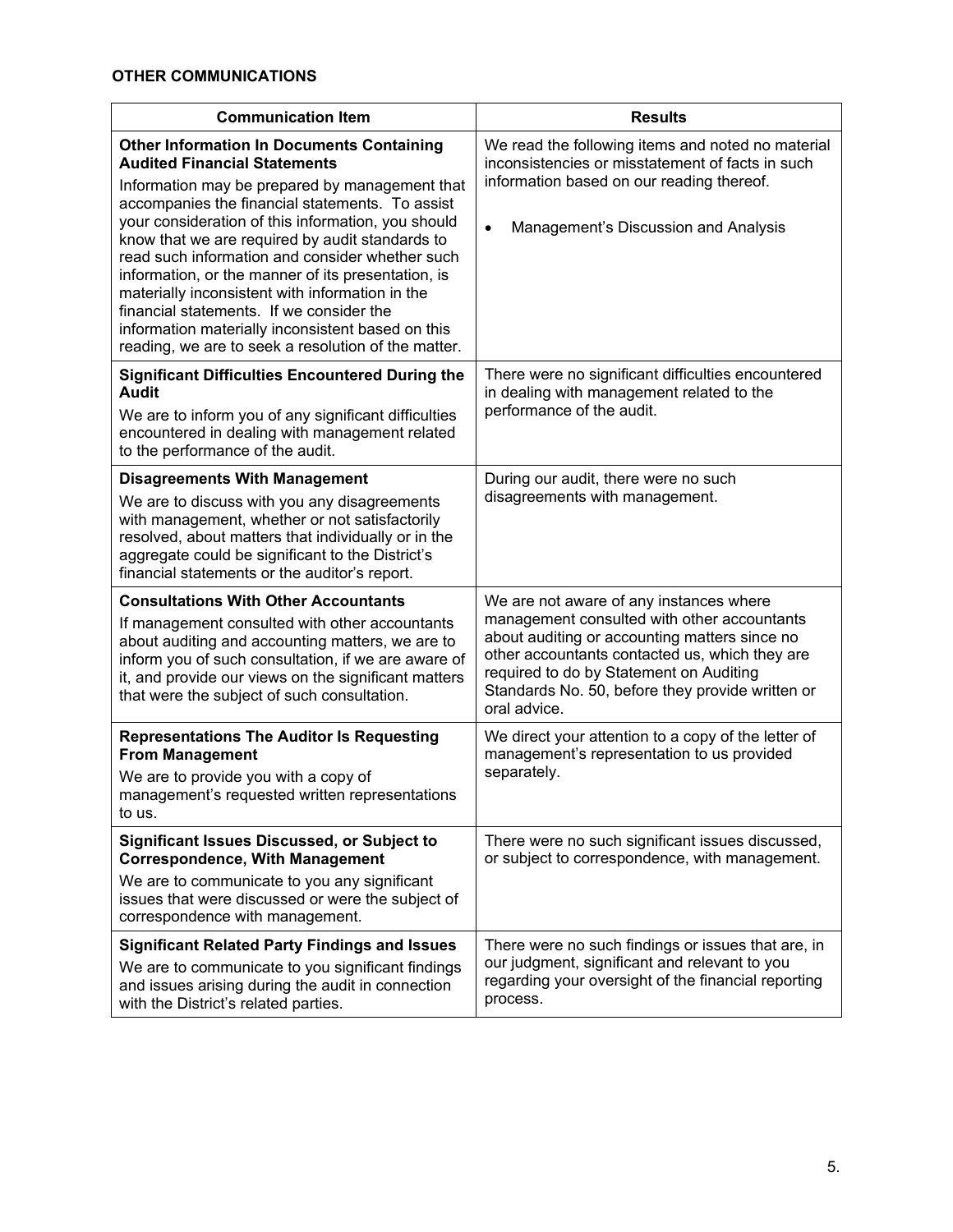| <b>Communication Item</b>                                                                                                                                                                                                                                                                             | <b>Results</b>                                                                                                                                                               |
|-------------------------------------------------------------------------------------------------------------------------------------------------------------------------------------------------------------------------------------------------------------------------------------------------------|------------------------------------------------------------------------------------------------------------------------------------------------------------------------------|
| Other Findings or Issues We Find Relevant or<br>Significant<br>We are to communicate to you other findings or<br>issues, if any, arising from the audit that are, in<br>our professional judgment, significant and relevant<br>to you regarding your oversight of the financial<br>reporting process. | There were no such other findings or issues that<br>are, in our judgment, significant and relevant to<br>you regarding your oversight of the financial<br>reporting process. |

We are pleased to serve your District as its independent auditors and look forward to our continued relationship. We provide the above information to assist you in performing your oversight responsibilities, and would be pleased to discuss this letter or any matters further, should you desire. This letter is intended solely for the information and use of the Board of Trustees and, if appropriate, management, and is not intended to be and should not be used by anyone other than these specified parties.

Crowe Horwath LCP Crowe Horwath LLP

Sacramento, California December 2, 2015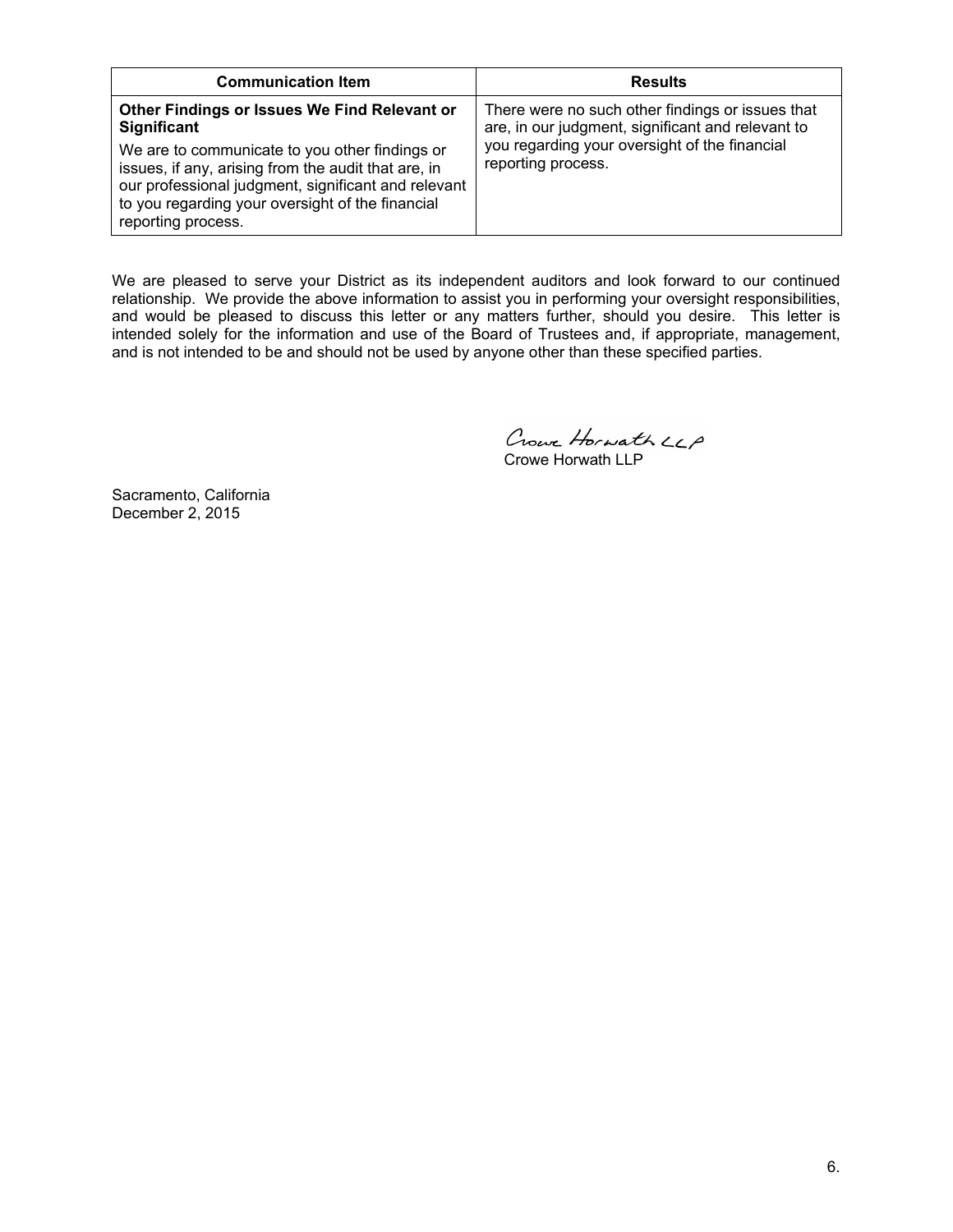

835 College Avenue Kentfield, CA 94904 415, 457, 8811

Indian Valley Campus 415.457.8811 www.marin.edu

December 2, 2015

Crowe Horwath LLP 400 Capitol Mall Suite 1400 Sacramento. California 95814

Ladies and Gentlemen:

We are providing this letter in connection with your audit of the financial statements of Marin Community College District as of June 30, 2015 and for the year then ended for the purpose of expressing an opinion as to whether the financial statements present fairly, in all material respects, the respective financial position of the governmental activities, the business-type activities and the fiduciary activities of Marin Community College District and the respective changes in financial position and cash flows, where applicable, in conformity with accounting principles generally accepted in the United States of America.

Certain representations in this letter are described as being limited to matters that are material. Items are considered material, regardless of size, if they involve an omission or misstatement of accounting information that, in light of surrounding circumstances, makes it probable that the judgment of a reasonable person relying on the information would be changed or influenced by the omission or misstatement.

Except where otherwise stated below, immaterial matters less than \$684,000 for the business-type activities and \$8,360 for the fiduciary activities collectively are not considered to be exceptions that require disclosure for the purpose of the following representations. This amount is not necessarily indicative of amounts that would require adjustment to or disclosure in the financial statements.

We confirm, to the best of our knowledge and belief, as of the date of this letter, the following representations made to you during your audit:

- 1. We have fulfilled our responsibilities, as set out in the terms of the audit engagement dated May 20, 2015 for the preparation and fair presentation of the previously mentioned financial statements in conformity with accounting principles generally accepted in the United States, and we believe the financial statements are fairly presented and include all properly classified funds and other financial information of the primary government required by generally accepted accounting principles generally accepted in the United States to be included in the financial reporting entity.
- 2. We are responsible for designing, implementing and maintaining internal control relevant to the preparation and fair presentation of the financial statements that are free from material misstatement, whether due to error or fraud. We acknowledge our responsibility for the design, implementation and maintenance of internal control to prevent and detect fraud.
- 3. We are responsible for compliance with the laws, regulations, and provisions of contracts and grant agreements applicable to us, including tax or debt limits and debt contracts and we have identified and disclosed to you all laws, regulations and provisions of contracts and grant agreements that we believe have a direct and material effect on the determination of financial statement amounts, including legal and contractual provisions for reporting specific activities in separate funds.
- 4. We have made provided you --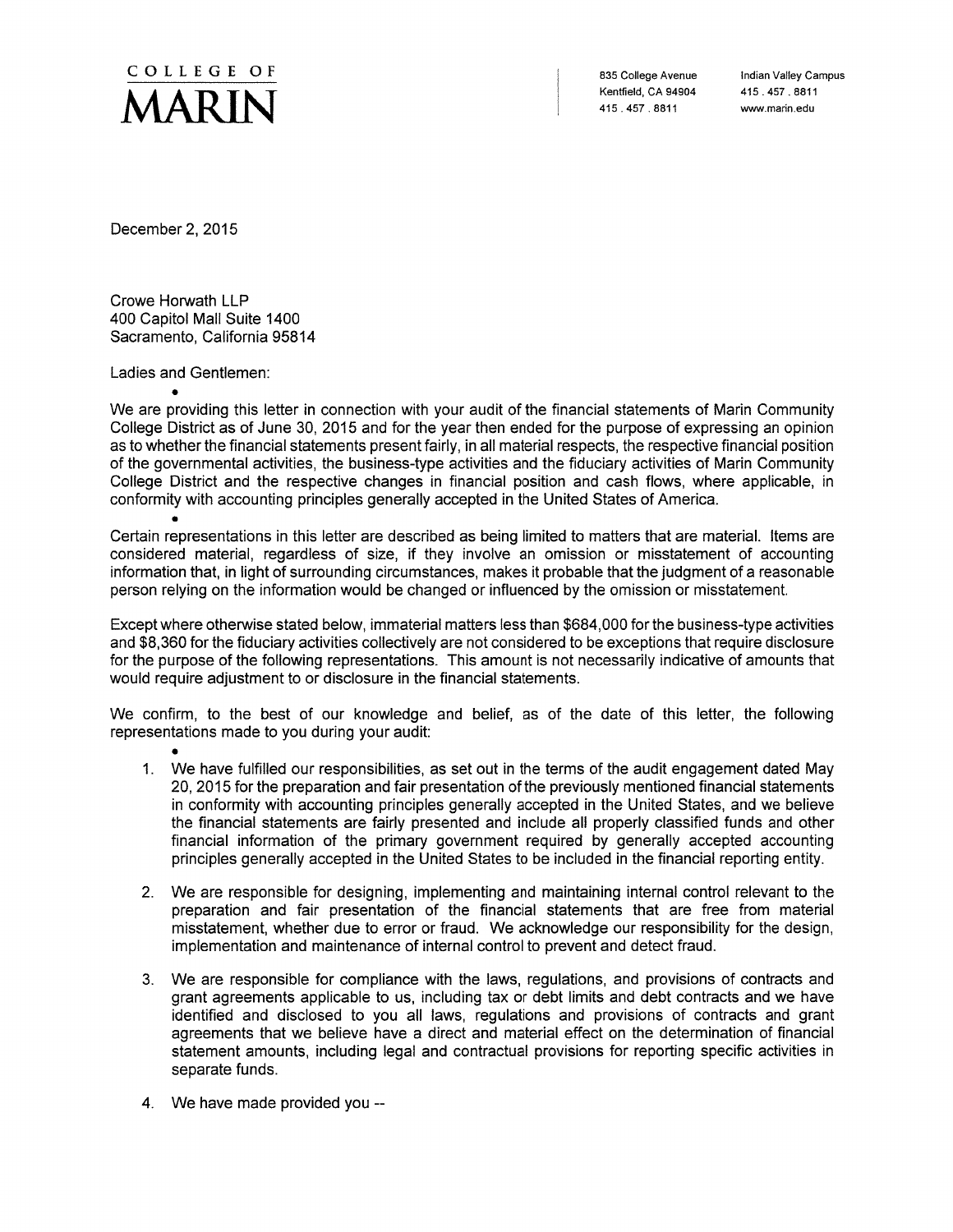# COLLEGE OF

- a. Access to all financial records, documentation and other information that is relevant to the preparation and fair presentation of the financial statements.
- b. Additional information that you have requested from us for the purpose of the audit.
- c. Unrestricted access to persons within the entity from whom you determined it necessary to obtain audit evidence.
- d. All minutes of the Board of Trustees or summaries of actions of recent meetings for which minutes have not yet been prepared.
- e. Audit or relevant monitoring reports, if any, received from funding sources.
- f. Results of the assessment of risk that the financial statements may be materially misstated as a result of fraud.
- 5. There have been no communications from regulatory agencies concerning noncompliance with, or deficiencies in, financial reporting practices.
- 6. There are no transactions that have not been properly recorded in the accounting records underlying the financial statements or the schedule of expenditures of federal awards.
- 7. We have no plans or intentions that might materially affect the carrying value or classification of assets, deferred outflows, liabilities, and deferred inflows.
- 8. We have identified all accounting estimates that materially affect recorded amounts and disclosures in the financial statements, and the key factors and significant assumptions underlying those estimates. We believe the estimates are reasonable in the circumstances.

These estimates include:

- a. Allowance for doubtful accounts.
- b. Valuation of long lived assets.
- c. Disclosure of pension plans or other post-retirement benefits.
- d. Apportionment revenue
- 9. Adequate consideration and provision has been made, when necessary, for any material losses likely to be sustained from:
	- a. Impairment of long-lived assets when the carrying amount may not be recoverable.
	- b. Collection of receivables.
	- c. Environmental remediation liabilities.
- 10. Except as disclosed in the financial statements, or directly to you, there are or have been no material: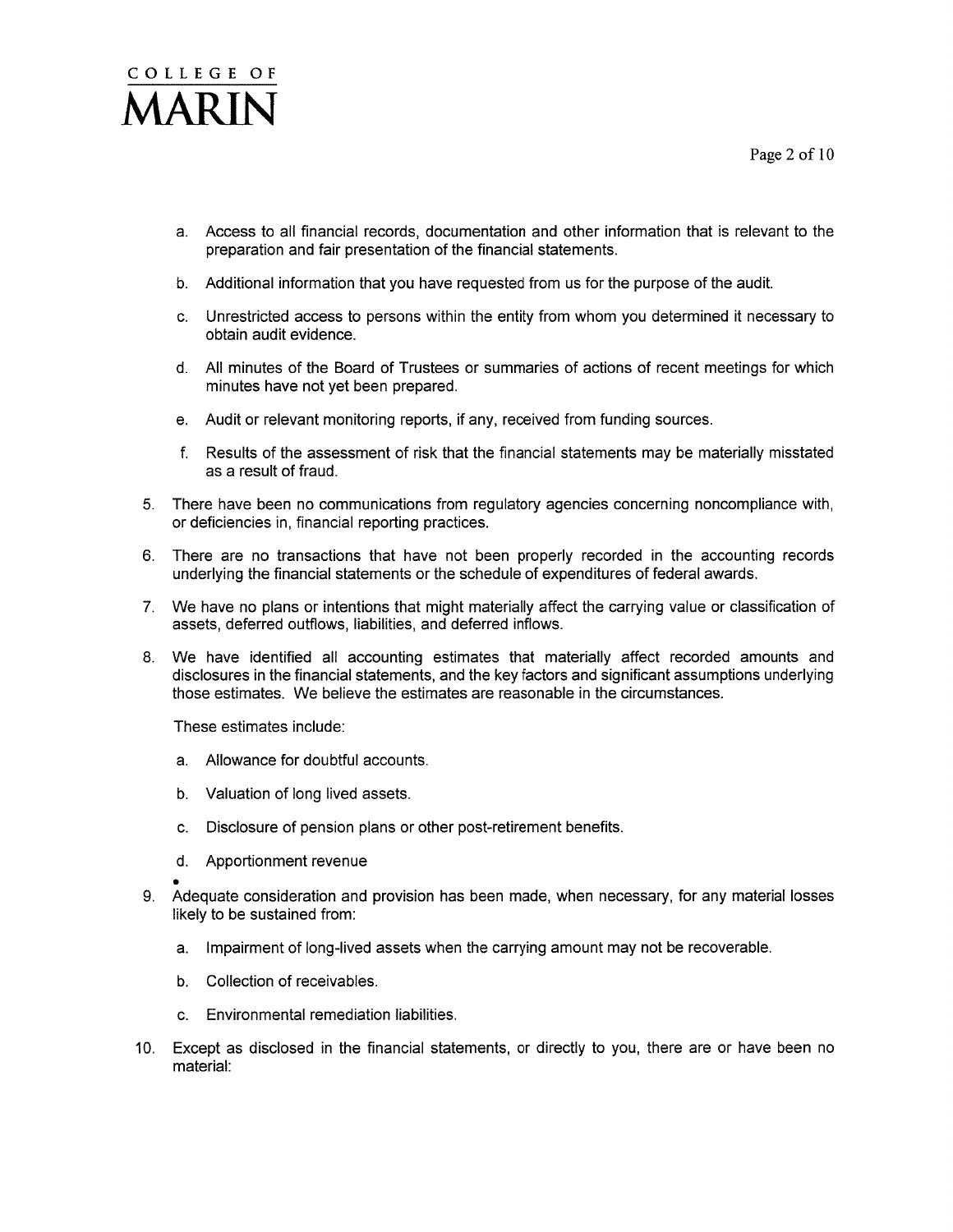- a. Arrangements, either written or oral, with financial institutions involving compensating balances or other arrangements involving restrictions on cash balances and line-of-credit or similar arrangements.
- b. Oral or written guarantees under which the entity is contingently liable.
- c. Other financial instruments with significant "off-balance-sheet" risk of accounting loss to which the entity is a party.
- d. Concentrations that make the entity vulnerable to the risk of a severe impact within one year from the balance sheet date (including, for example, individual or group concentrations of customers, suppliers, lenders, products, services, sources of labor or materials, licenses or other rights, operating areas or markets).
- e. Significant accounting estimates that are susceptible to changing materially as a result of an event or change in conditions that is reasonably possible of occurrence within one year from the balance sheet date.
- f. Liens, encumbrances or other title impairments, such as pledges as collateral, on entity assets at the balance sheet date.
- g. Restrictions under borrowing agreements.
- h. Unrecorded transactions.
- i. Significant events that have occurred subsequent to the balance sheet date through the date of this letter that would require adjustment to, or disclosure in, the financial statements.
- j. Declines in market value of investments that are not temporary.
- 11. We have disclosed to you all known actual or possible litigation, claims and assessments whose effects should be considered by management when preparing the financial statements. These matters have been accounted for and disclosed in conformity with accounting principles generally accepted in the United States and GASB 62.
- 12. Settlements have not exceeded commercial insurance coverage for each of the last three years.
- Related parties and all related party relationships and transactions, and related amounts  $13.$ receivable or payable, including sales, purchases, loans, transfers, leasing arrangements and guarantees, have been disclosed to you, and have been appropriately accounted for and disclosed in the financial statements in accordance with the requirements of accounting principles generally accepted in the United States.
- 14. Except as disclosed to you, we have no knowledge of any fraud or suspected fraud affecting the entity involving:
	- a. Management, whether material or not.
	- b. Employees who have significant roles in internal control, whether material or not.
	- c. Others when the fraud could have a material effect on the financial statements.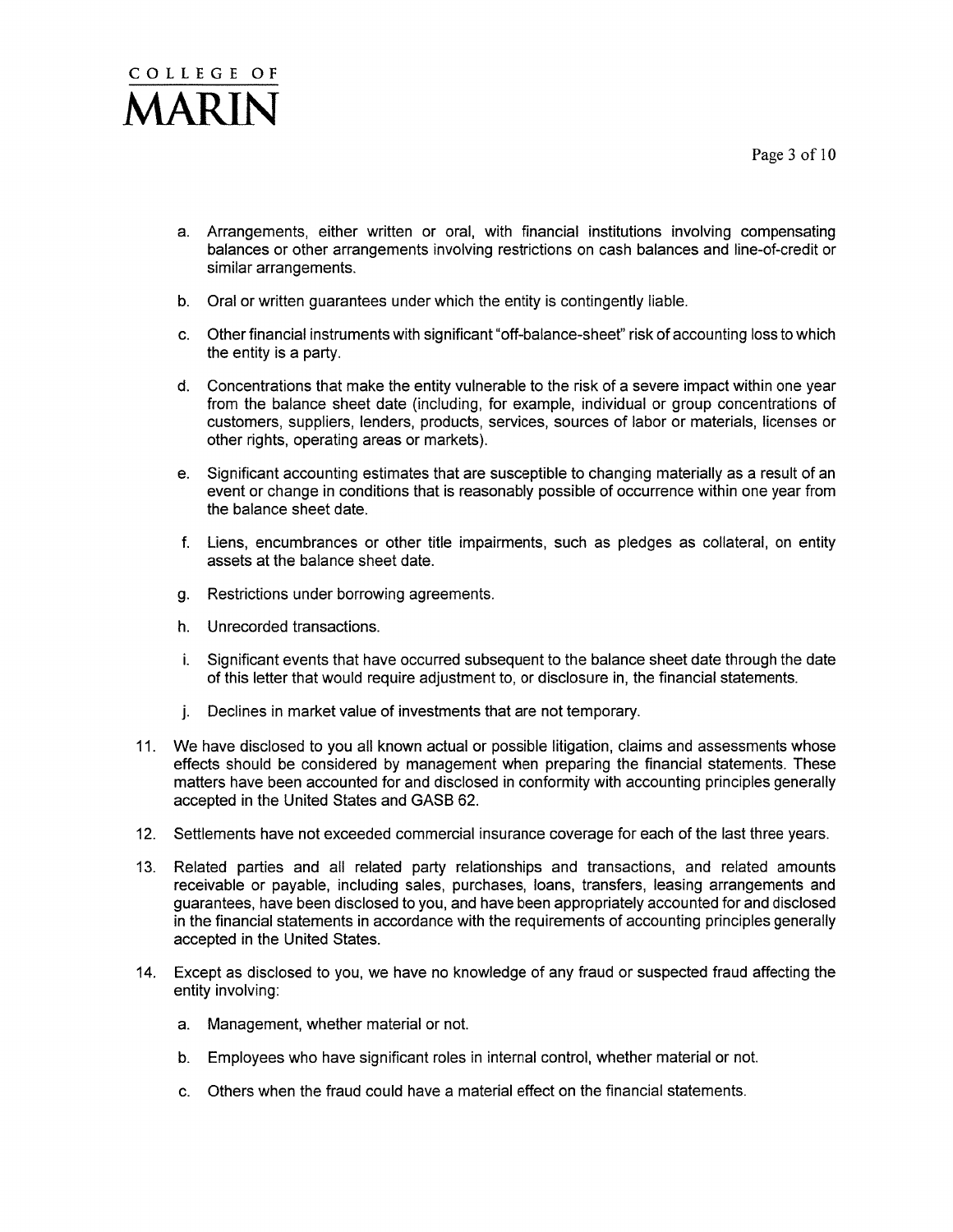

- 15. Except as disclosed to you, we have no knowledge of any allegations of fraud or suspected fraud affecting the entity's financial statements received in communications from employees, former employees, analysts, regulators, or others.
- 16. Except as disclosed to you, there have been no:
	- a. Instances of non-compliance or suspected non-compliance with budget ordinances, laws or regulations (including those pertaining to adopting, approving, and amending budgets), provisions of contracts and grant agreements, tax or debt limits, and any related debt covenants whose effects should be considered when preparing the financial statements.
	- b. Other material liabilities or gain or loss contingencies that are required to be accrued or disclosed by GASB 62.
	- c. Communications from regulatory agencies concerning noncompliance with, or deficiencies in, financial reporting practices that could have a material effect on the financial statements.
	- d. Reservations or designations of fund equity that were not properly authorized and approved.
- 17. We have complied with all aspects of contractual agreements that would have a material effect on the financial statements in the event of noncompliance.
- We are responsible for the presentation of the supplementary information in accordance with the  $18.$ applicable criteria and believe the supplementary information, including its form and content, is fairly presented in accordance with these criteria. The methods of measurement and presentation have not changed from those used in the prior period. All significant assumptions or interpretations underlying the measurement and presentation of the supplementary information have been identified and disclosed to you. If the supplementary information is not presented with the audited financial statements, we will make the audited financial statements readily available to the intended users of the supplementary information no later than the date of issuance of the supplementary information and the auditor's report thereon.
- 19. We are responsible for the required supplementary information, including that such information is measured and presented in accordance with prescribed guidelines. The methods of measurement or presentation have not changed from those used in the prior period. All significant assumptions or interpretations underlying the measurement or presentation of the required supplementary information have been disclosed to you.
- 20. We understand that during the course of your audit, you have relied on work performed by the following specialists. We confirm that we have no relationships with those specialists that may bear on their objectivity, such as the ability through employment, ownership, contractual right, family relationship or otherwise to directly or indirectly control or significantly influence the specialist.
	- Total Compensation Systems, Inc.
- 21. We agree with the findings of specialists in evaluating the valuation of post-employment benefits obligation and have adequately considered the qualifications of the specialist in determining the amounts and disclosures used in the financial statements and underlying accounting records. We did not give or cause any instructions to be given to specialists with respect to the values or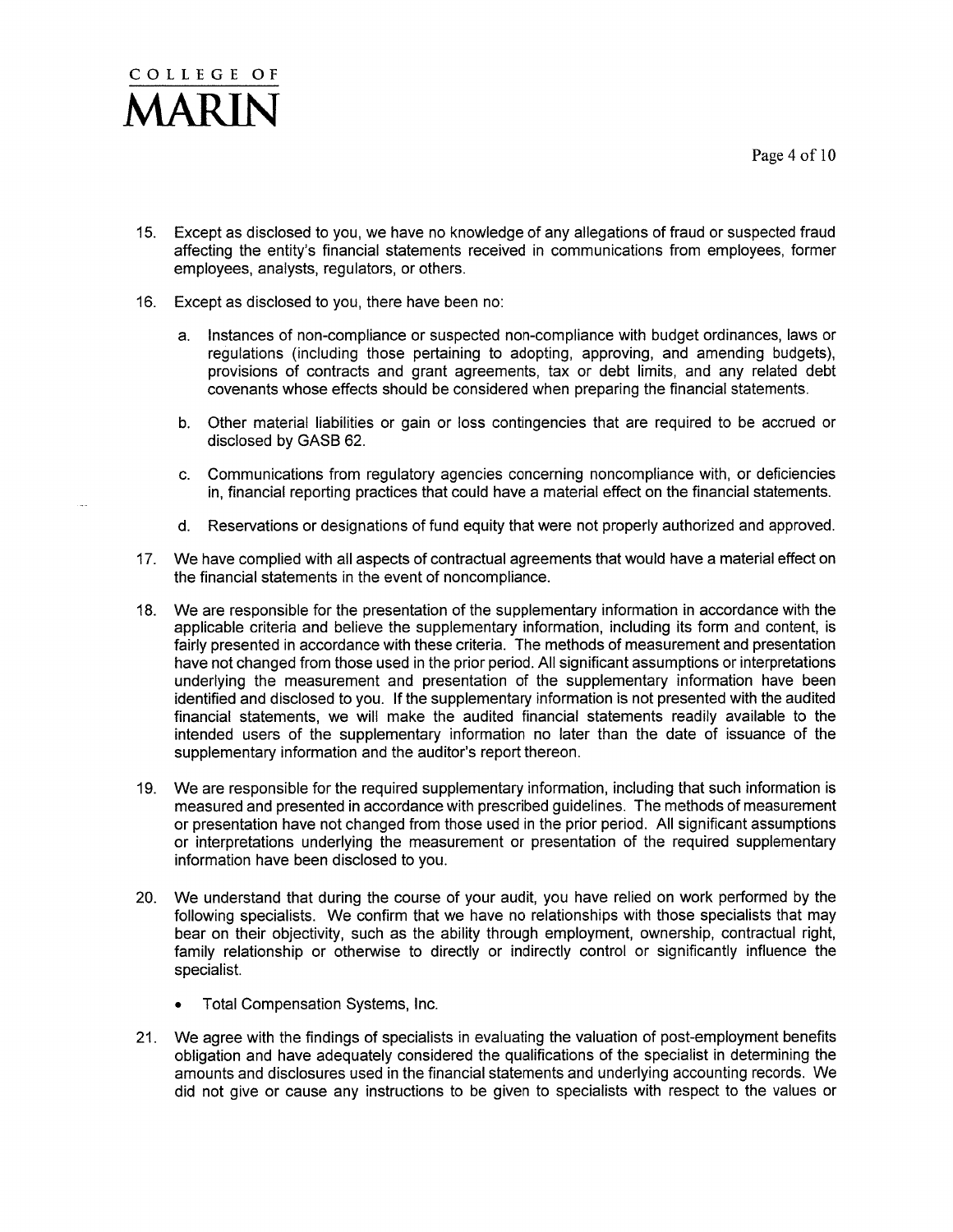

amounts derived in an attempt to bias their work, and we are not otherwise aware of matters that have had an effect on the independence or objectivity of the specialists.

- During the course of your audit, we have provided to you physical or electronic copies of various  $22.$ original documents. We understand that you are relying on such copies as audit evidence in your audit and represent that copies provide are an accurate and completed representation of the original documentation and that the copies have not been modified from their original version.
- 23. The financial statements include all component units that meet the criteria of financial accountability or which are otherwise considered misleading to exclude, the classification of these component units as discretely presented or blended is appropriate, and the relationships and criteria for inclusion are properly disclosed.
- 24. The financial statements properly classify all funds and activities.
- Net position components (invested in capital assets, restricted, and unrestricted) and fund balance  $25.$ reserves and designations are properly classified and, if applicable, approved.
- $26.$ Net position components (invested in capital assets, restricted, and unrestricted) are properly classified and fund balance types (including minimum fund balance policies and/or stabilization agreements, if applicable) are properly presented and disclosed pursuant to GASB Statement No. 54, Fund Balance Reporting and Governmental Fund Type Definitions
- 27. Expenses have been properly classified in or allocated to functions and programs in the statement of activities, and allocations have been made on a reasonable basis.
- $28.$ Revenues are properly classified in the statement of activities within program revenues, general revenues, contributions to term or permanent endowments, or contributions to permanent fund principal.
- 29. Interfund, internal, and intra-entity activity and balances have been properly classified and reported.
- 30. Deposits and investment securities are properly classified in category of custodial credit risk.
- 31. Capital assets, including infrastructure assets, are properly capitalized, reported, and if applicable, depreciated.
- 32. All suggested adjusting journal entries, as discussed and approved, will be recorded in the accounting records.
- 33. We believe that the effects of the uncorrected financial statement misstatements summarized in the accompanying schedule are immaterial, both individually and in the aggregate, to the financial statements taken as a whole.
- 34. With respect to the audit in accordance with Government Auditing Standards:
	- a. We are responsible for compliance with the laws, regulations, and provisions of contracts and grant agreements applicable to the Entity.
	- b. We have identified and disclosed to you all instances that have occurred or are likely to have occurred, of noncompliance with provisions of laws and regulations that have a material effect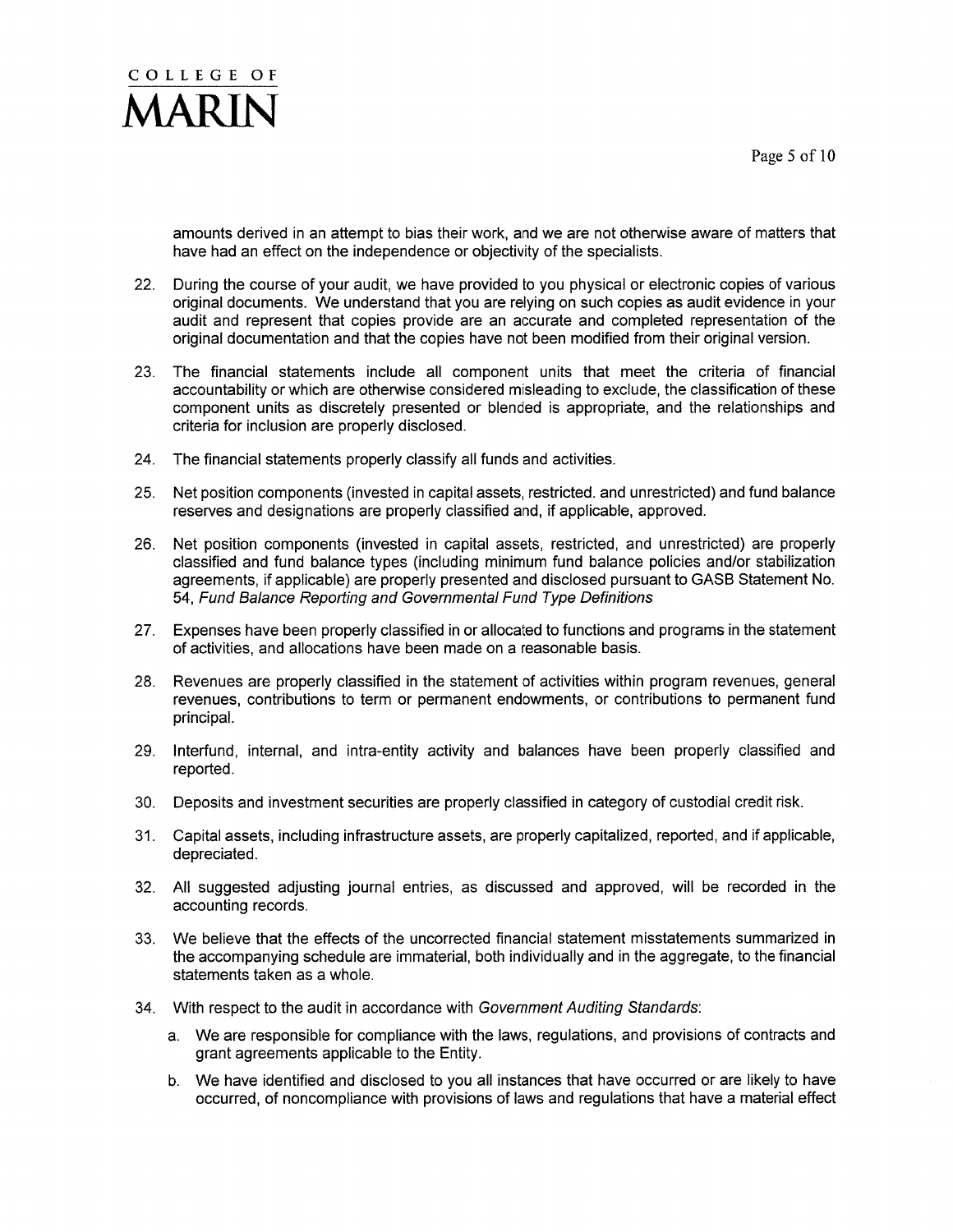

on the determination of financial statement amounts, and that warrant the attention of those charged with governance.

- c. We have identified and disclosed to you all instances that have occurred or are likely to have occurred, of noncompliance with provisions of contracts and grant agreements that have a material effect on the determination of financial statement amounts.
- d. We have identified and disclosed to you all instances that have occurred or are likely to have occurred of abuse that could be quantitatively or qualitatively material to the financial statements.
- e. We have taken timely and appropriate steps to remedy fraud, noncompliance with provisions of laws, regulations, and contracts, or abuse that the auditor reports.
- We have a process to track the status of audit findings and recommendations. f.
- g. If applicable, we have identified for you any previous audits, attestation engagements, and other studies related to the audit objectives and whether related recommendations have been implemented.
- h. We have provided views on the reported findings, conclusions, and recommendations, as well as management's planned corrective actions, for the report.
- We acknowledge our responsibilities related to the non-audit services such as, assistance with i. preparing financial statements (and assistance with the Schedule of Expenditure of Federal Awards) were performed by you as follows:
	- we assume all management responsibilities for these services;
	- we oversaw these services by designating an individual within senior management who  $\bullet$ possessed suitable skill, knowledge, or experience;
	- we have evaluated the adequacy and results of the services performed;  $\bullet$
	- we accept responsibility for the results of these services  $\bullet$
- With respect to the requirements of the Office of Management and Budget Circular A-133 related  $35.$ to federal awards:
	- a. We are responsible for complying, and have complied, with the requirements of Circular A-133.
	- b. We are responsible for the presentation of the Schedule of Expenditures of Federal Awards (SEFA) in accordance with OMB Circular A-133 and believe the SEFA, including its form and content, is fairly presented in accordance with these criteria. The methods of measurement and presentation have not changed from those used in the prior period. All significant assumptions or interpretations underlying the measurement and presentation of the SEFA have been identified and disclosed to you. If the SEFA is not presented with the audited financial statements, we will make the audited financial statements readily available to the intended users of the supplementary information no later than the date of issuance of the supplementary information and the auditor's report thereon.
	- c. We are responsible for understanding complying with the requirements of laws, regulations, and the provisions of contracts and grant agreements related to each of its federal programs.
	- d. We are responsible for establishing and maintaining effective internal control over compliance for federal programs that provides reasonable assurance that the organization is managing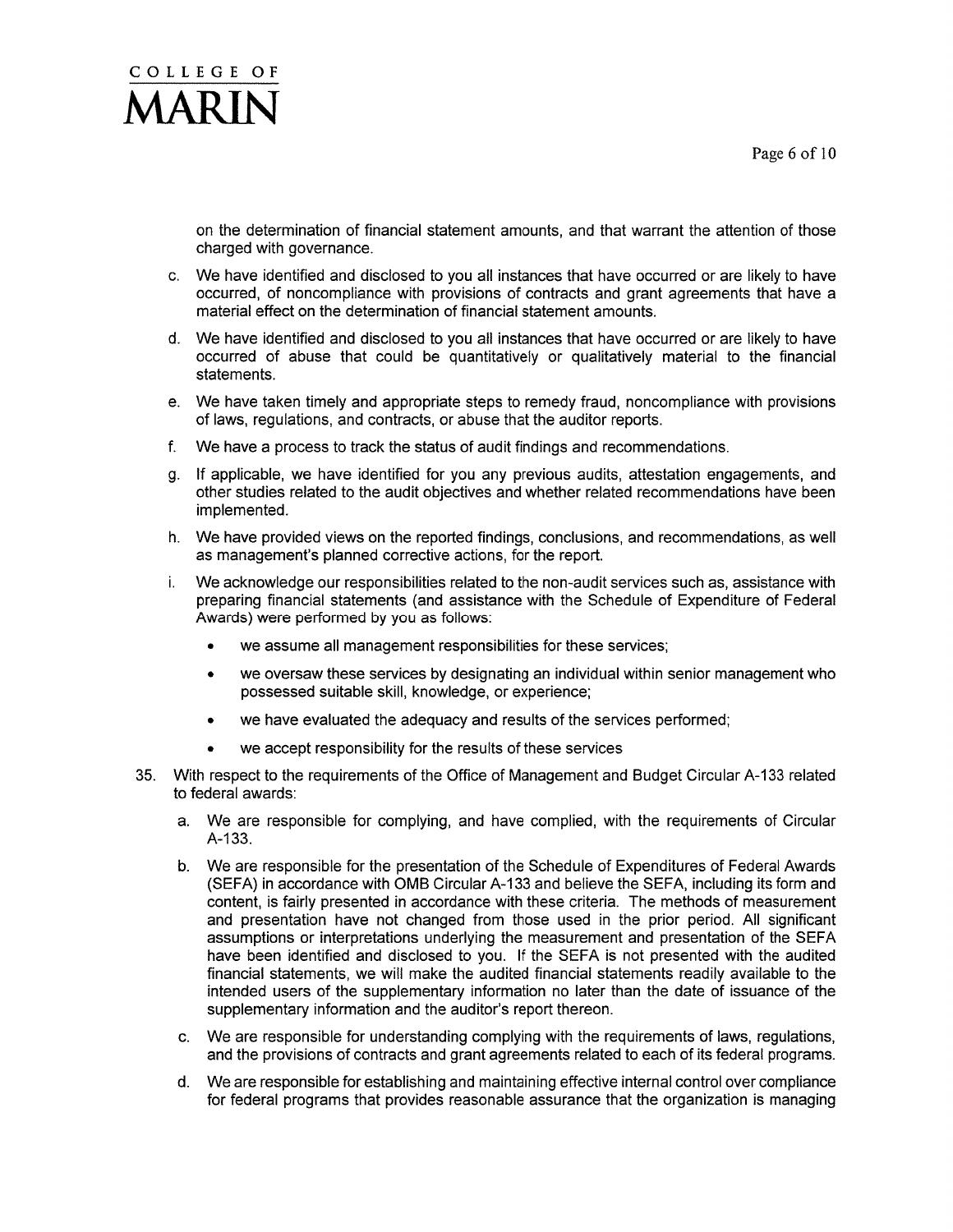

federal awards in compliance with laws, regulations, and the provisions of contracts or grant agreements that could have a material effect on its federal programs.

- e. We have identified and disclosed to you the requirements of laws, regulations and the provisions of contracts and grant agreements that are considered to have a direct and material effect on each major program.
- f. We have made available all contracts and grant agreements (including amendments, if any) and any other correspondences that have taken place with federal agencies or pass-through entities and are related to federal programs.
- We have complied, in all material respects, with the direct and material compliance g. requirements of federal award programs, except as disclosed to you.
- h. We have identified and disclosed to you all amounts questioned and any known noncompliance with the direct and material requirements of federal awards.
- i. We have made available to you all documentation related to the compliance with the direct and material compliance requirements, including information related to federal program financial reports and claims for advances and reimbursements.
- j. If applicable, we have provided our interpretations of any compliance requirements that are subject to varying interpretations.
- k. If applicable, we have disclosed communications from grantors and pass-through entities concerning possible noncompliance with the direct and material compliance requirements, including communications received from the end of the period covered by the compliance audit to the date of the auditor's report.
- If applicable, we have disclosed the findings received and the related corrective actions taken  $\mathsf{L}$ for previous audits, attestation engagements, and internal or external monitoring that directly relate to the objectives of the compliance audit, including the findings received and corrective actions taken from the end of the period covered by the compliance audit to the date of the auditor's report.
- m. We are responsible for taking corrective action on audit findings reported in connection with the compliance audit.
- If applicable, we have disclosed the nature of any subsequent events that provide additional  $n_{\cdot}$ evidence with respect to conditions that existed at the end of the reporting period that affect noncompliance during the reporting period.
- o. We have disclosed any known noncompliance occurring subsequent to the period for which compliance is audited.
- p. We have disclosed whether any changes in internal control over compliance or other factors that might significantly affect internal control, including any corrective action taken by management with regard to deficiencies, significant deficiencies, and material weaknesses have occurred subsequent to the date as of which compliance is audited.
- We have complied with reporting requirements in connection with federal awards, and q. information presented in federal financial reports and claims for advances and reimbursements is supported by the accounting records from which the financial statements prepared.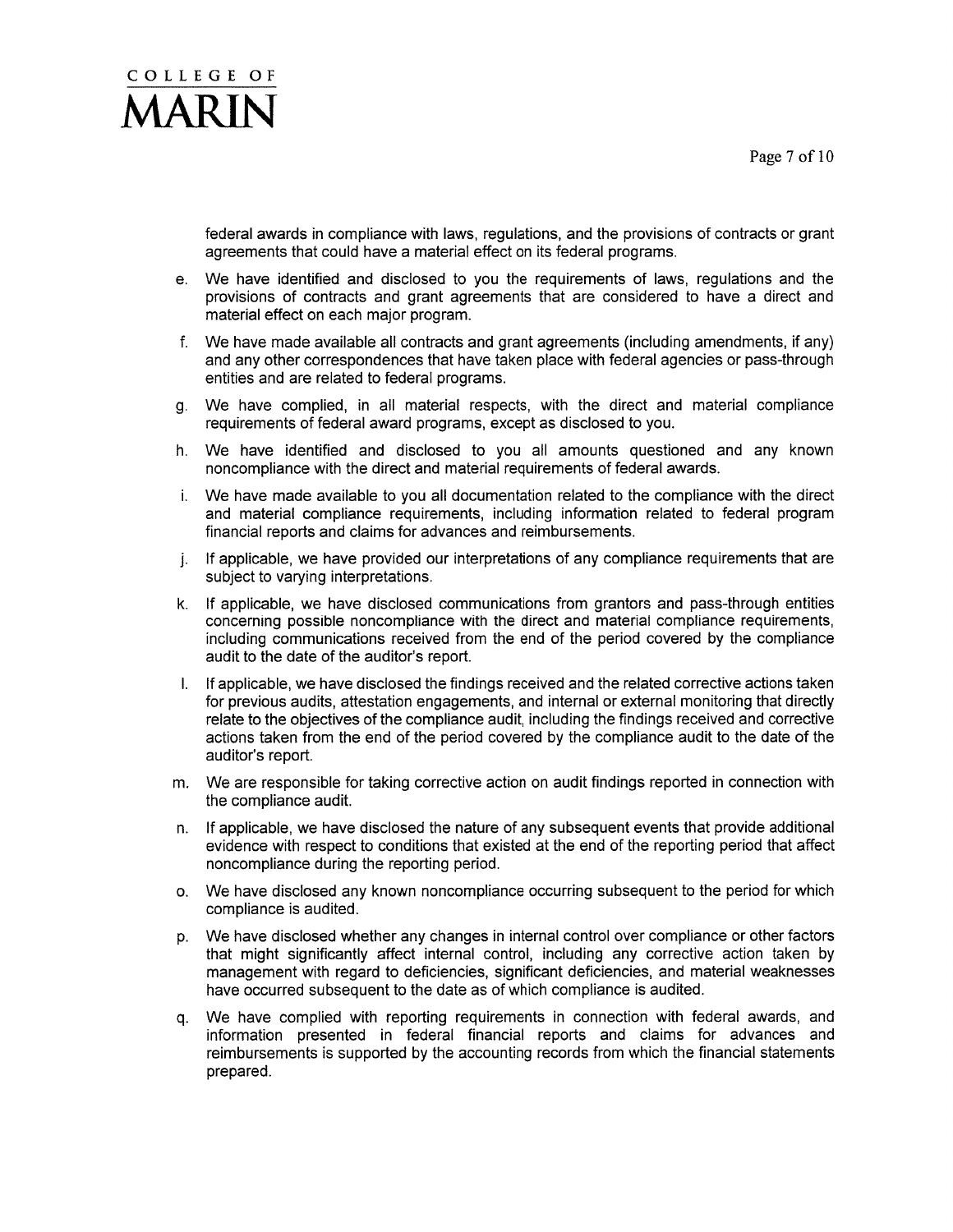## COLLEGE OF **ADIN**

- r. The copies of federal program financial reports provided to you are true copies of the reports submitted, or electronically transmitted, to the federal agency or pass-through entity, as applicable.
- s. In regards to subrecipients:
	- we have monitored subrecipients to determine that they have expended pass-through assistance in accordance with applicable laws and regulations and have met the requirements of Circular A-133.
	- we have issued management decisions on a timely basis after their receipt of  $\bullet$ subrecipients' auditor's reports that identified non-compliance with laws, regulations, or the provisions of contracts or grant agreements, and have ensured that subrecipients have taken the appropriate and timely corrective action on findings.
	- we have considered the results of subrecipient audits and have made any necessary  $\bullet$ adjustments to their own books and records.
- t. We are responsible for and have accurately prepared the summary schedule of prior audit findings to include all findings required to be included by Circular A-133.
- u. We have accurately completed the appropriate sections of the data collection form, or have reviewed those sections as prepared by you.
- v. If applicable, we have disclosed all contracts or other agreements with the service organizations.
- w. If applicable, we have disclosed to you all communications from the service organization relating to noncompliance at the service organization.
- x. Costs charged to federal awards are in accordance with applicable cost principles.
- We agree with the findings of specialists in evaluating the CalSTRS and CalPERS pension liability,  $36.$ pension expense and deferred items and have adequately considered the qualifications of the specialist in determining the amounts and disclosures used in the financial statements and underlying accounting records. We did not give or cause any instructions to be given to specialists with respect to the values or amounts derived in an attempt to bias their work, and we are not otherwise aware of matters that have had an effect on the independence or objectivity of the specialist.
- 37. The District was not awarded any federal grants after December 26, 2014 pertaining to the fiscal vear ended June 30, 2015.
- We understand that you have assisted us with the preparation of our financial statements and 38. footnotes and we have reviewed and approved the financial statements and footnotes and take full responsibility for them.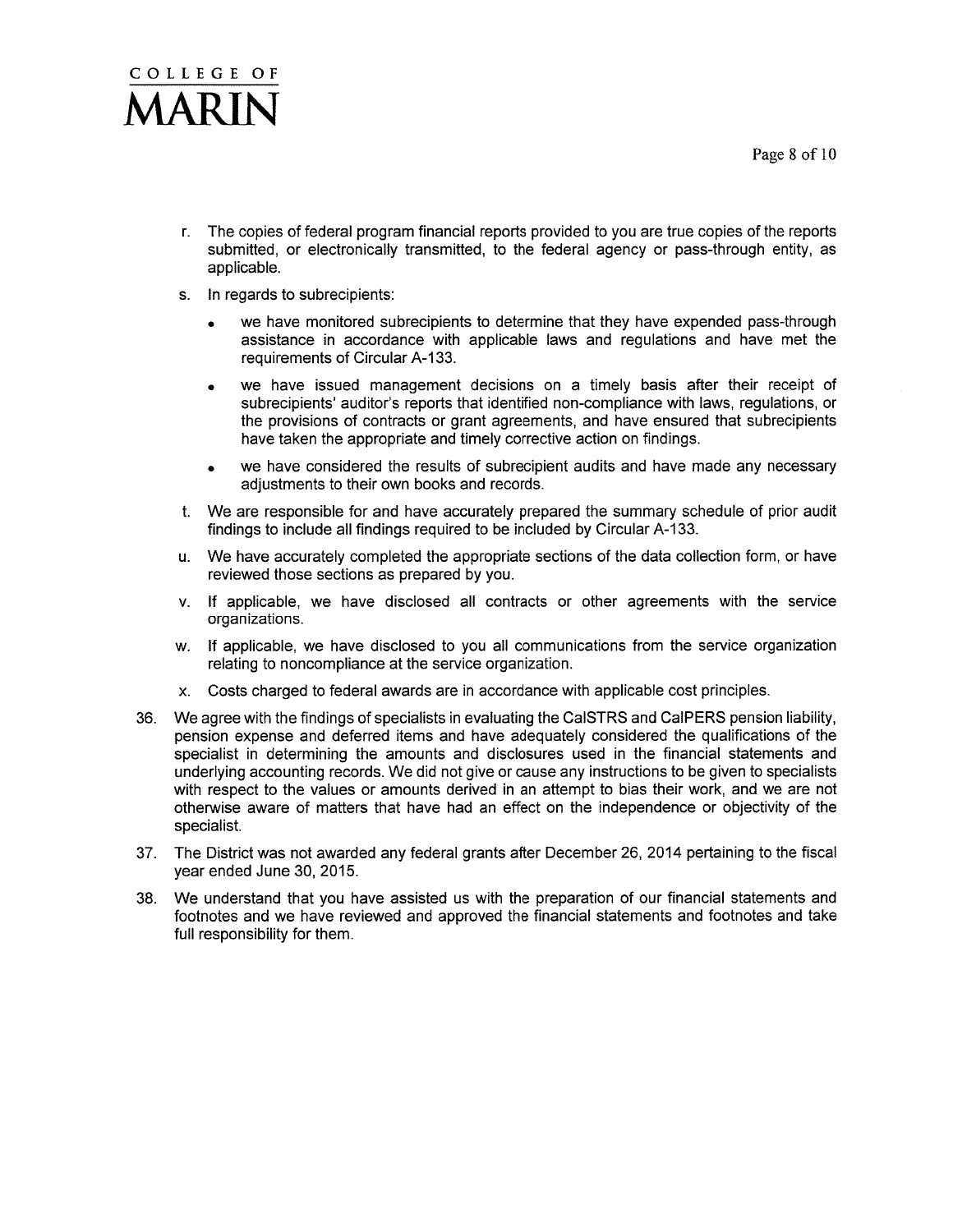## COLLEGE OF  $\bigwedge$ *AARIN*

Page 9 of 10

Wie Warn Cr- $\gamma$ 

David Wain Coon, Ed.D.<br>Superintendent/President

Grég Nejson<br>Vice President of College Operations

li G4.

Peggy Isozaki<br>Director of Fiscal Services